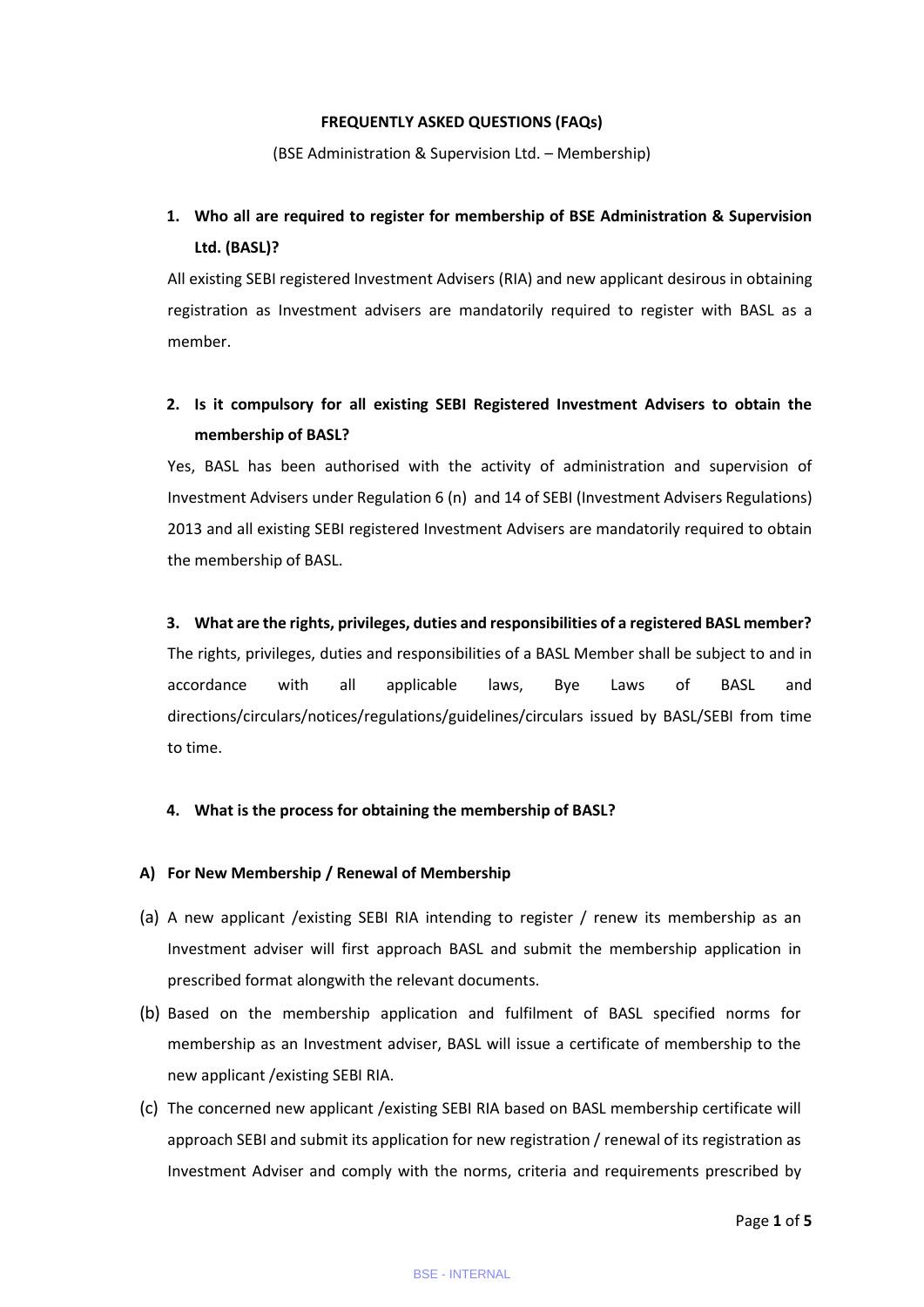SEBI from time to time. The application for registration with SEBI need to be submitted vide the SEBI Intermediary (SI) portal [https://siportal.sebi.gov.in](https://ind01.safelinks.protection.outlook.com/?url=https%3A%2F%2Fsiportal.sebi.gov.in%2F&data=04%7C01%7Csurendra.rashinkar%40bseasl.com%7Cdf93be5012ce41619e3908d92b1d406f%7C673d78df71354df68573dba39180888d%7C0%7C0%7C637588226927913105%7CUnknown%7CTWFpbGZsb3d8eyJWIjoiMC4wLjAwMDAiLCJQIjoiV2luMzIiLCJBTiI6Ik1haWwiLCJXVCI6Mn0%3D%7C1000&sdata=WJgJBz1xC3Zm9vMgAKfJUog2Sh0SKYdcfe3%2Bi6M7px8%3D&reserved=0) only.

(d) Based on fulfilment of SEBI specified norms for registration as an Investment Adviser, SEBI will inform the said new applicant /existing SEBI RIA to fulfil payment of relevant fees to BASL. On payment of relevant fees to BASL, SEBI will issue its certificate of registration to concerned Investment Adviser and share the registration/renewal details with BASL.

The tenure of new/renewal BASL membership for Investment Advisers will be as decided by BASL and need to be renewed by the investment adviser as per norms specified from time to time. The process for submission of renewal application to BASL should be carried out atleast three months before the expiry of the validity period of the certificate of BASL membership and completed prior to expiry of the tenure failing which the membership certificate will become invalid.

### **B) For existing SEBI Registered Investment Advisers :**

- (a) Upon grant of recognition to BASL to carry out the supervisory and administration activities of SEBI Registered Investment Advisers, the existing SEBI Registered Investment Advisers will be required to complete the BASL membership enrolment process within the time period as specified by SEBI.
- (b) Based on the membership application and fulfilment of BASL specified norms for membership as an Investment adviser, BASL will issue a certificate of membership to such existing Investment Adviser.
- (c) Existing SEBI Registered Investment Advisers currently need not have to pay any membership fees to BASL unless specified otherewise by SEBI / BASL.

The tenure of BASL membership of such existing SEBI RIA will be as decided by BASL and need to be renewed by the investment adviser as per norms specified from time to time. The process for submission of renewal application to BASL should be carried out atleast three months before the expiry of the validity period of the certificate of BASL membership and completed prior to expiry of the tenure failing which the membership certificate will become invalid.

### **5. What is the fee structure for continuation of membership admission with BASL?**

| Category                 | 3 years block membership fees amount (Rs.) * |                            |  |  |  |
|--------------------------|----------------------------------------------|----------------------------|--|--|--|
|                          | <b>New Application</b>                       | <b>Renewal Application</b> |  |  |  |
| Individual / Partnership | $6,000/-$                                    | $5,400/-$                  |  |  |  |
| Body Corporate / LLP     | $3,00,000/$ -                                | 2,97,000/-                 |  |  |  |

\*plus applicable taxes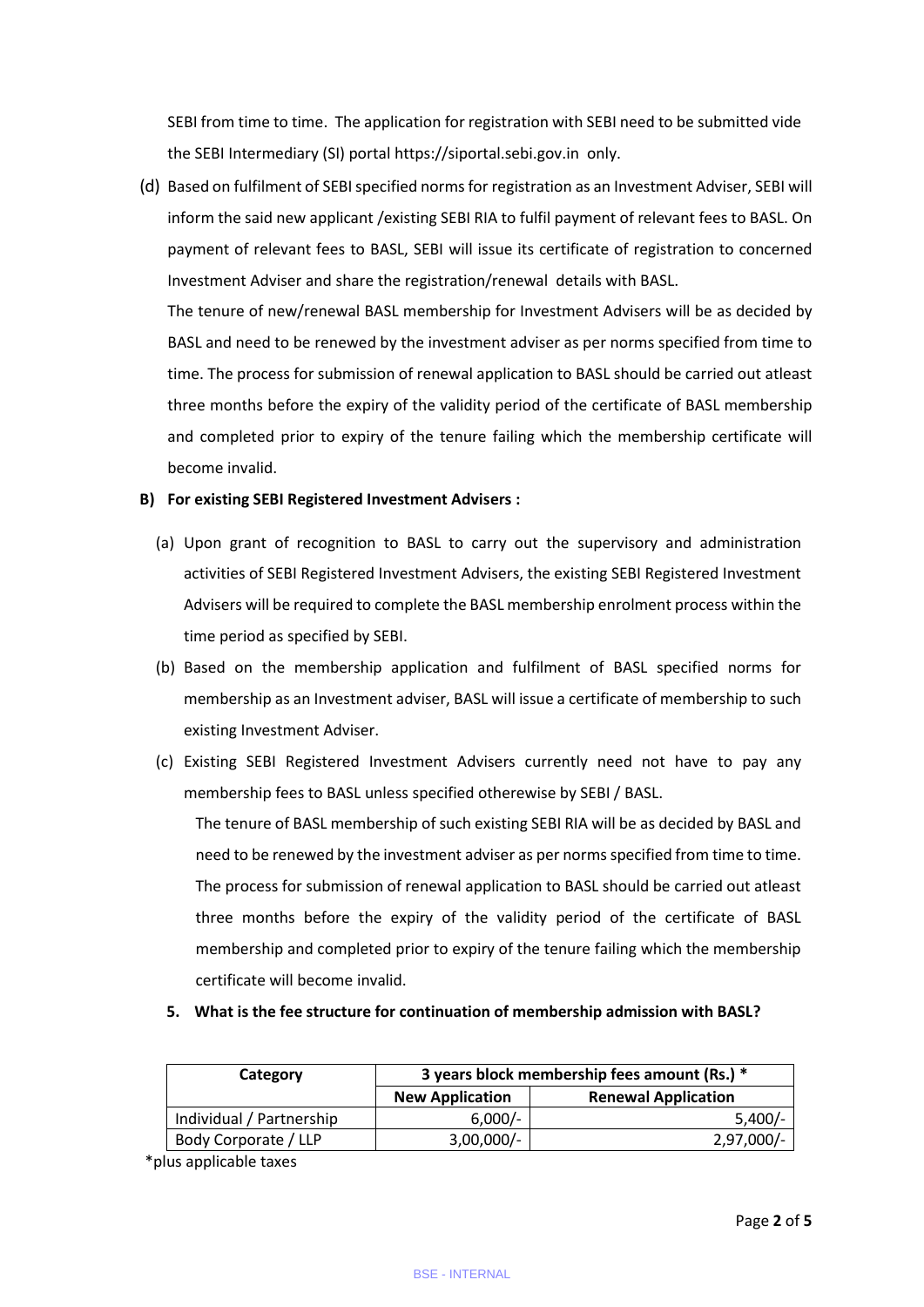The aforesaid membership fees would be collected for a block of 3 years in advance in accordance with the tenure of membership.

BASL members will make their relevant payment of fees vide NEFT to below mentioned bank account details of BASL :

**BASL Bank Account with :** ICICI Bank Ltd.

**Bank Account No. :** 000405540374

**Bank Branch address :** 215, Free Press House, Free Press Marg, Nariman Point, Mumbai  $-400021$ .

### **Bank IFSC Code :** ICIC0000004

BASL members after making payment of fees vide NEFT to the aforesaid bank account of BASL need to also forward details of the payment (in below mentioned format) done by them vide mail addressed to [bseasl.membership@bseasl.com,](https://testadmin.bseindia.com/ria/bseasl.membership@bseasl.com) clearly mentioning the subject of the mail as "BASL Membership FEES payment details– (Trade Name of BASL member – BASL Membership ID) " for eg. If the trade name of BASL member is ABC Ltd. and Member ID : BASL1234 the subject of mail would be ""BASL Membership FEES payment details– (ABC Ltd. – BASL1234)

| <u>Sr.</u> | <b>BASL</b> | <b>Member</b> | <b>BASL</b> |           | Amount      | <b>UTR</b> | Payer       | <b>Branch</b> | Payment     |
|------------|-------------|---------------|-------------|-----------|-------------|------------|-------------|---------------|-------------|
| <u>No.</u> | Appl/Case   | Trade         | Membership  |           | <b>Paid</b> | <u>No.</u> | <b>Bank</b> |               | <b>Date</b> |
|            | <u>ID</u>   | <b>Name</b>   | Fees for    |           | <u>(Rs)</u> |            |             |               |             |
|            |             |               | period      |           |             |            |             |               |             |
|            |             |               | From        | <u>To</u> |             |            |             |               |             |
|            |             |               |             |           |             |            |             |               |             |

BASL members can also avail the facility of online payment gateway link provided on BASL website [\(https://www.bseasl.com/](https://www.bseasl.com/)) under "Pay to BASL" option. On remittance of payment members need to inform BASL of the payment by sharing receipt /screen shot of same vide mail addressed to [bseasl.membership@bseasl.com,](https://testadmin.bseindia.com/ria/bseasl.membership@bseasl.com) clearly mentioning the subject of the mail as "BASL Membership FEES payment details– (Trade Name of BASL member – BASL Membership ID)

# **6. Are existing RIAs required to maintain/renew their existing certificate of registration obtained from SEBI?**

Yes, all existing and new RIAs are required to maintain their existing admission certificate of registration with SEBI and comply with the directions/circulars/notices/regulations/ guidelines/circulars issued by SEBI from time to time.

# **7. Are existing RIAs required to follow the above process for obtaining the membership of BASL?**

Yes, all existing RIAs need to follow the membership process for admission of BASL membership.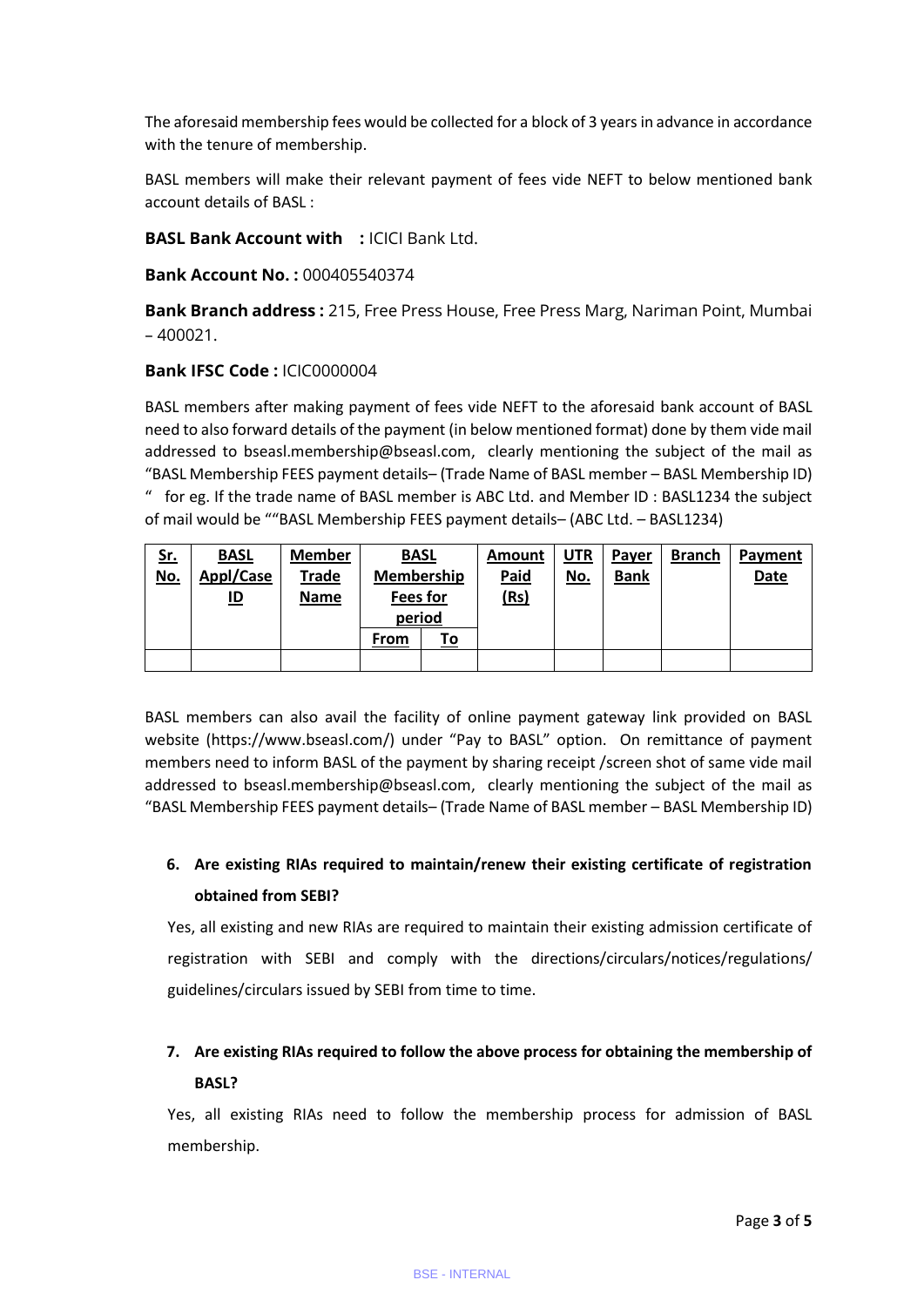**8. To whom should RIA approach for informing of any change in name/registered office address/correspondence address/shareholding pattern/prior approval for change in control/surrender of registration certificate/loss of certificate/mutilation of certificate /update detail, etc of membership?**

For any change in name/registered office address/correspondence address/shareholding pattern/prior approval for change in control/surrender of registration certificate/loss of certificate/mutilation of certificate /update detail, etc the concerned SEBI RIA will in such cases first approach SEBI and comply with the requirements in context of same. BASL will consider the aforesaid changes in its records only upon the same being approved or taken on record by SEBI.

9. Do BASL Members need to carryout any reporting and submission of documents to BASL?

BASL members shall carryout the periodic reporting and submission of such documents as may be called for and be required by BASL from time to time. The admission as Member of any person who fails to meet these requirements shall be liable to be terminated.

#### **10. What is the criteria for continuation of admission of membership with BASL?**

BASL/SEBI shall from time to time prescribe conditions and requirements to be complied with by a Member for being able to continue to be admitted on BASL which may, inter alia, include maintenance of a minimum net-worth, deposit, renewal of certification, if any, payment of annual fees, other fees, charges etc. Also, as informed, BASL members shall carryout the periodic reporting and submission of such documents as may be called for and be required by BASL from time to time. The admission as Member of any person who fails to meet these requirements shall be liable to be terminated.

#### **11. What is the process for withdrawal of BASL membership?**

Approval of membership granted to a Member may be withdrawn by BASL only in the event when the registration granted by SEBI as an Investment Adviser is cancelled or expired or IA surrenders his SEBI registration or as per provisions of BASL bye-laws.